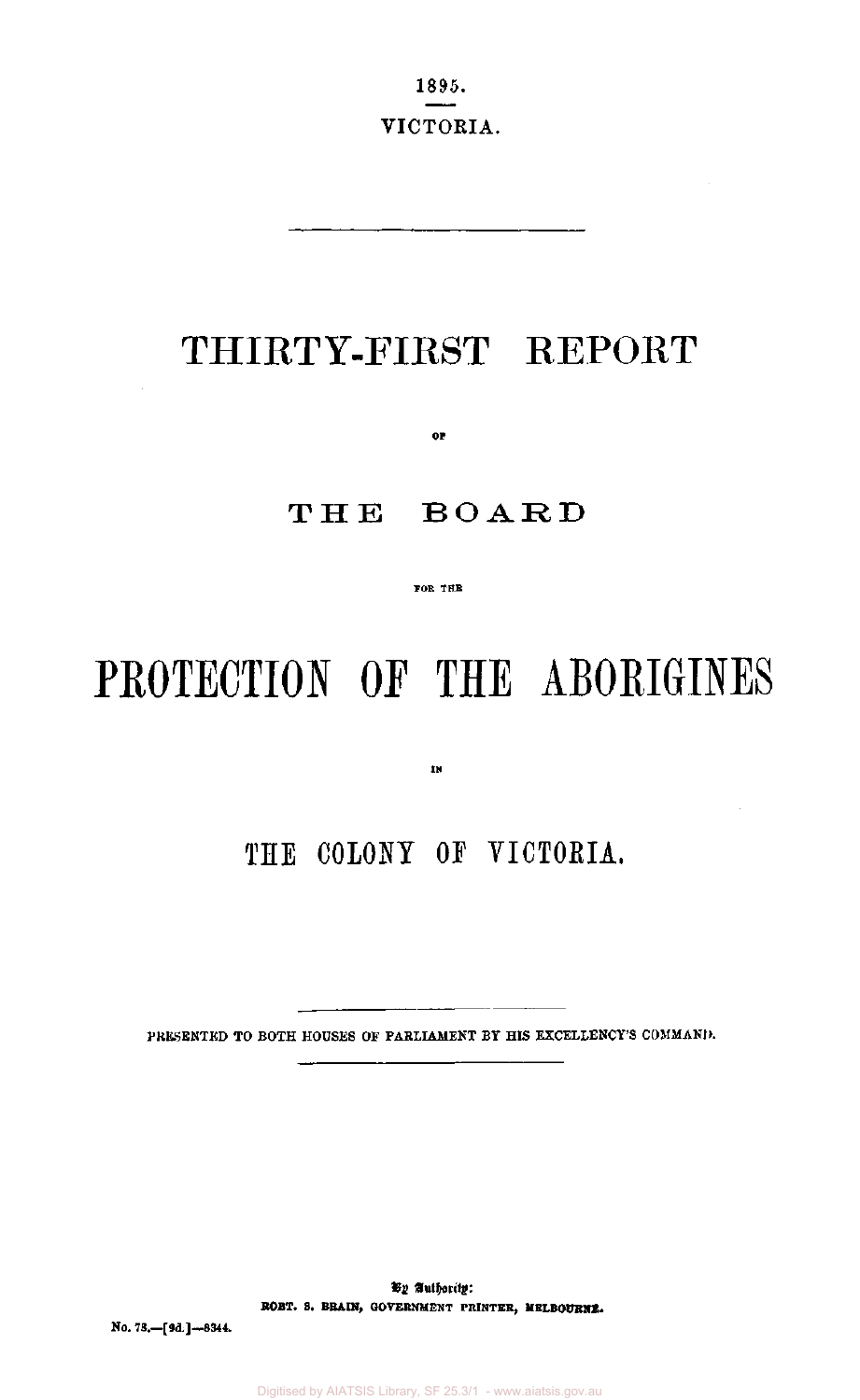MEMBERS OF THE BOARD FOR THE PROTECTION OF ABORIGINES.

The Hon. the Chief Secretary, Chairman. C. M. Officer, Esq., Vice-Chairman. W. Anderson, Esq. E. H. Cameron, Esq., M.P. J. R. Hopkins, Esq. A. A. C. Le Souef, Esq. W. E. Morris, Esq. **Alex.** Morrison, Esq., LL.D.

F. A. Hagenauer, General Inspector and Secretary.

|                                                 |               |                      |                                            | APPROXIMATE COST OF REPORT. |            |         | £ 3. d. |  |
|-------------------------------------------------|---------------|----------------------|--------------------------------------------|-----------------------------|------------|---------|---------|--|
| Preparation—Not given,<br>Printing (760 copies) | $\sim$ $\sim$ | $\ddot{\phantom{0}}$ | <br>$^{\tiny{\text{+}}\, \tiny{\text{+}}}$ |                             | $^{\circ}$ | <br>800 |         |  |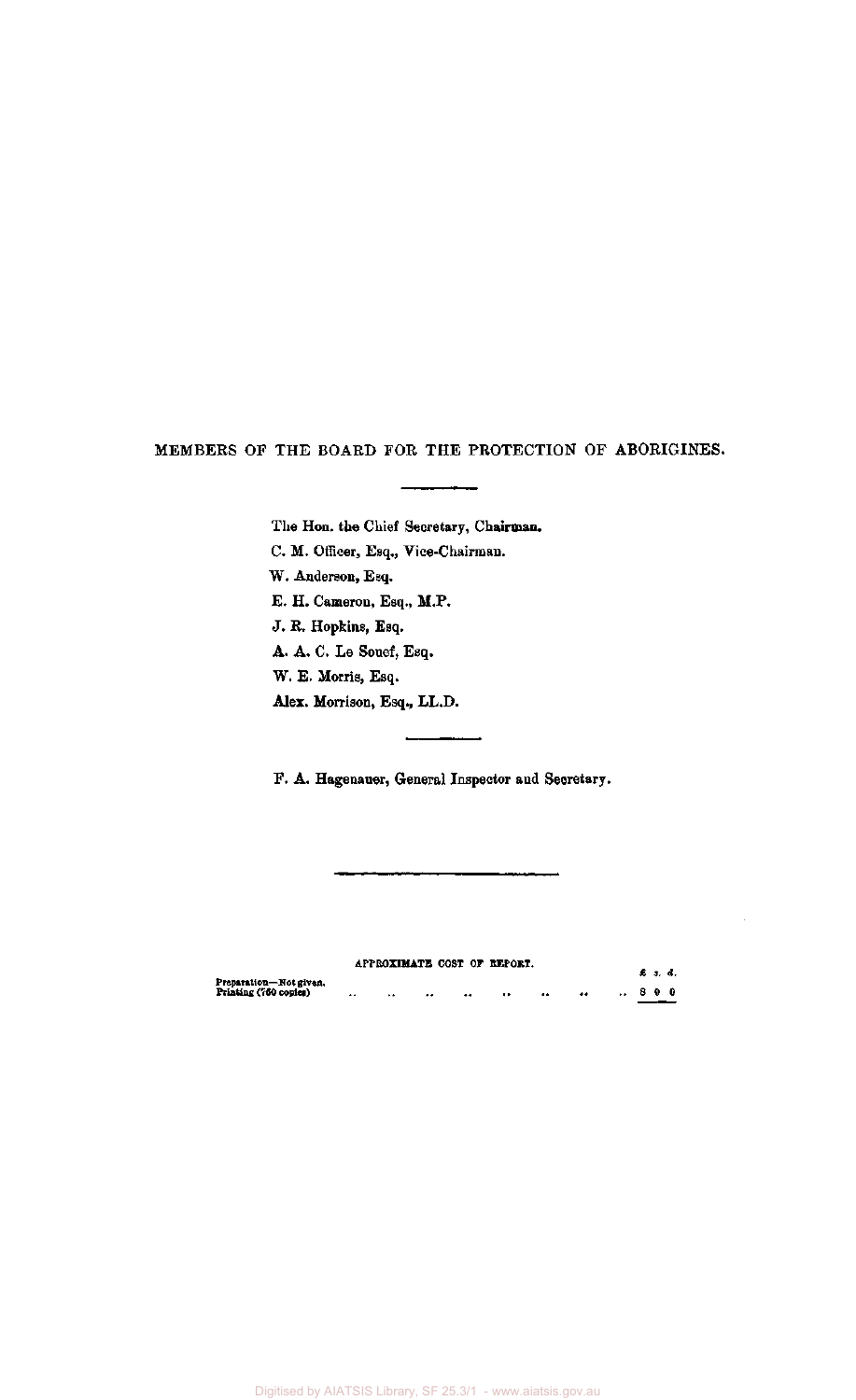# REPORT.

#### Melbourne, 29th October, 1895.

## MAY IT PLEASE YOUR EXCELLENCY,

The Board for the Protection of the Aborigines have the honour to submit for Your Excellency's consideration this, their Thirty-first Report on the state and condition of the Aborigines of Victoria, together with reports of managers of the various stations and statements of accounts, &c, &c.

1. The Board have held eleven ordinary and two special meetings during the past year.

2. The number of Aborigines and half-castes under certificates belonging to the different stations is as follows:—

| Coranderrk, from               |                      |          |           | <br>         | $\cdots$  | $57$ to $72$    |
|--------------------------------|----------------------|----------|-----------|--------------|-----------|-----------------|
| Condah                         | ,,                   |          |           | <br>         |           | -83<br>$60$ to  |
| Ramahyuck                      | ,,                   | $\cdots$ | $\cdots$  | <br>$\cdots$ | $\cdots$  | 66 to<br>- 82   |
| Ebenezer                       | ,,                   |          |           | <br>$\cdots$ |           | $29$ to<br>- 57 |
| Lake Tyers                     | ,                    | $\cdots$ |           | <br>         | $\ddotsc$ | - 56<br>$41$ to |
| Framlingham                    | $\ddot{\phantom{1}}$ |          |           | <br>$\cdots$ |           | - 36<br>$31$ to |
| Depôts, and away from stations |                      |          | $\ddotsc$ | <br>$\cdots$ |           | $106$ to $106$  |
|                                |                      |          |           |              |           |                 |
|                                |                      | Total    | $\ddotsc$ | <br>         |           | 492             |

3. Returns of marriages, births, and deaths during the past year  $:$ 

|                                |       |              | Marriages. | Births. |           | Deaths.   |  |  |
|--------------------------------|-------|--------------|------------|---------|-----------|-----------|--|--|
| Coranderrk                     |       | <br>         | 2          | <br>2   | $\ddotsc$ |           |  |  |
| Condah<br>                     |       | <br>$\cdots$ | $\ddotsc$  | <br>3   |           | 4         |  |  |
| Ramahyuck                      |       | <br>         |            | <br>4   |           | 4         |  |  |
| Ebenezer<br>$\ddotsc$          |       | <br>         |            | <br>2   |           | $\ddotsc$ |  |  |
| Lake Tyers                     | $***$ | <br>         |            |         |           |           |  |  |
| Framlingham                    |       | <br>         |            | <br>    |           |           |  |  |
| Depôts, and away from stations |       |              |            | <br>    |           | 12        |  |  |
|                                |       |              |            |         |           | سب        |  |  |
|                                | Total | <br>         | 3          | <br>12  |           | 22        |  |  |
| Decrease during the year, 10.  |       |              |            |         |           |           |  |  |

4. The Board have been able, through the managers of stations and authorized agents at the various dep6ts, to supply regularly with rations, clothes, blankets, and other comforts all the Aborigines and half-castes who were in need. Medical attendance has also been provided in every case when necessary. Unforeseen or special cases are always attended to either by the General Inspector during his periodical visits, or by the agents of the Board at the different localities where the blacks reside.

5. Owing to the distribution of a considerable number of half-castes among the general population, the decrease of the pure blacks, and general economy in the management of stations, the Board have been able to reduce the annual expenditure during the past six years from £11,000 to £5,500, and that, too, without lessening the usual supplies to the remaining Aborigines, or in any way interfering with their comfort.

6. At the request of the Minister for Lands the Board relinquished from the reserves at Coranderrk, Framlingham, Ramahyuck, and Dergholm 8,000 acres of good land, and the income from the stations indicated has been reduced in proportion, as stated in the reports of the managers.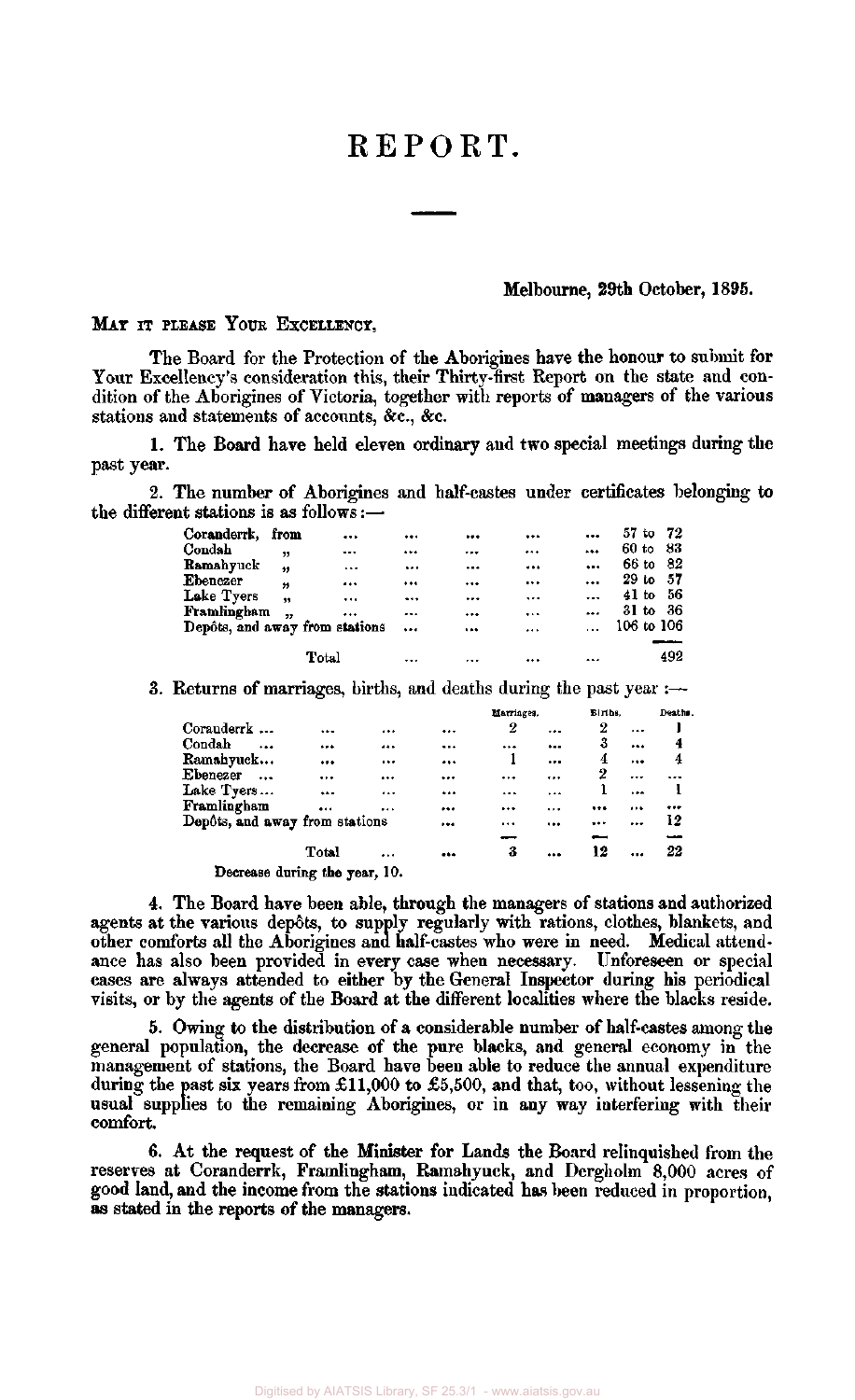7. The following table gives particulars (1) of the total expenditure ; (2) the net income; and (3) the actual cost of each station: —

| Name of Station.         |          |                                                               | Total Expenditure. |    |     |           | Net Income. |          |       |                         | Actual Cost. |    |                   |  |
|--------------------------|----------|---------------------------------------------------------------|--------------------|----|-----|-----------|-------------|----------|-------|-------------------------|--------------|----|-------------------|--|
|                          |          |                                                               | £                  | 5. | d.  |           | £           |          | s. d. |                         | £            | s. | $\boldsymbol{d.}$ |  |
| Coranderrk*              |          |                                                               | 1.184 18           |    | - 1 | $\cdots$  | 560 15      |          | 4     | $\cdots$                | 624          | 2  | -9                |  |
| Condah                   | $\cdots$ |                                                               | 920                | 6  | -4  | $\ddotsc$ | 174         | 6        | - 9   |                         | 754 19       |    | -7                |  |
| Ramahyuck                |          |                                                               | 820 14             |    | -8  | $\cdots$  | 41          | 11       | -11   |                         | 769.         | 2  | -9                |  |
| Ebenezer                 |          |                                                               | 614 17             |    | -6  |           | 61          |          | 511   |                         | 553 11       |    | -7                |  |
| Lake Tyers               |          |                                                               | 627                | 5  | -6  |           | 31          | 7.       | -2    | $\bullet\bullet\bullet$ | 595 18       |    | -5                |  |
| Framlingham              | $\cdots$ |                                                               | 436.               | 7  | -7  | $\cdots$  |             |          |       |                         | 436          |    | -7                |  |
| Melbourne and Ten Depôts |          |                                                               | 1.330              |    | 9   |           |             | $\cdots$ |       |                         | 1,330        |    | 9                 |  |
|                          |          | * The income from Coranderrk is always paid into the Revenue. |                    |    |     |           |             |          |       |                         |              |    |                   |  |

8. In conclusion, the Board have much pleasure in stating that the general health of the blacks throughout the colony is good, and fair progress has been made in education by the children in the various schools in connexion with the Department of Education.

> I have the honour to be, Your Excellency's most obedient servant,

> > C. M. OFFICER, Vice-Chairman.

His Excellency

The Right Honorable Lord Brassey, K.C.B., &c, &c, &c.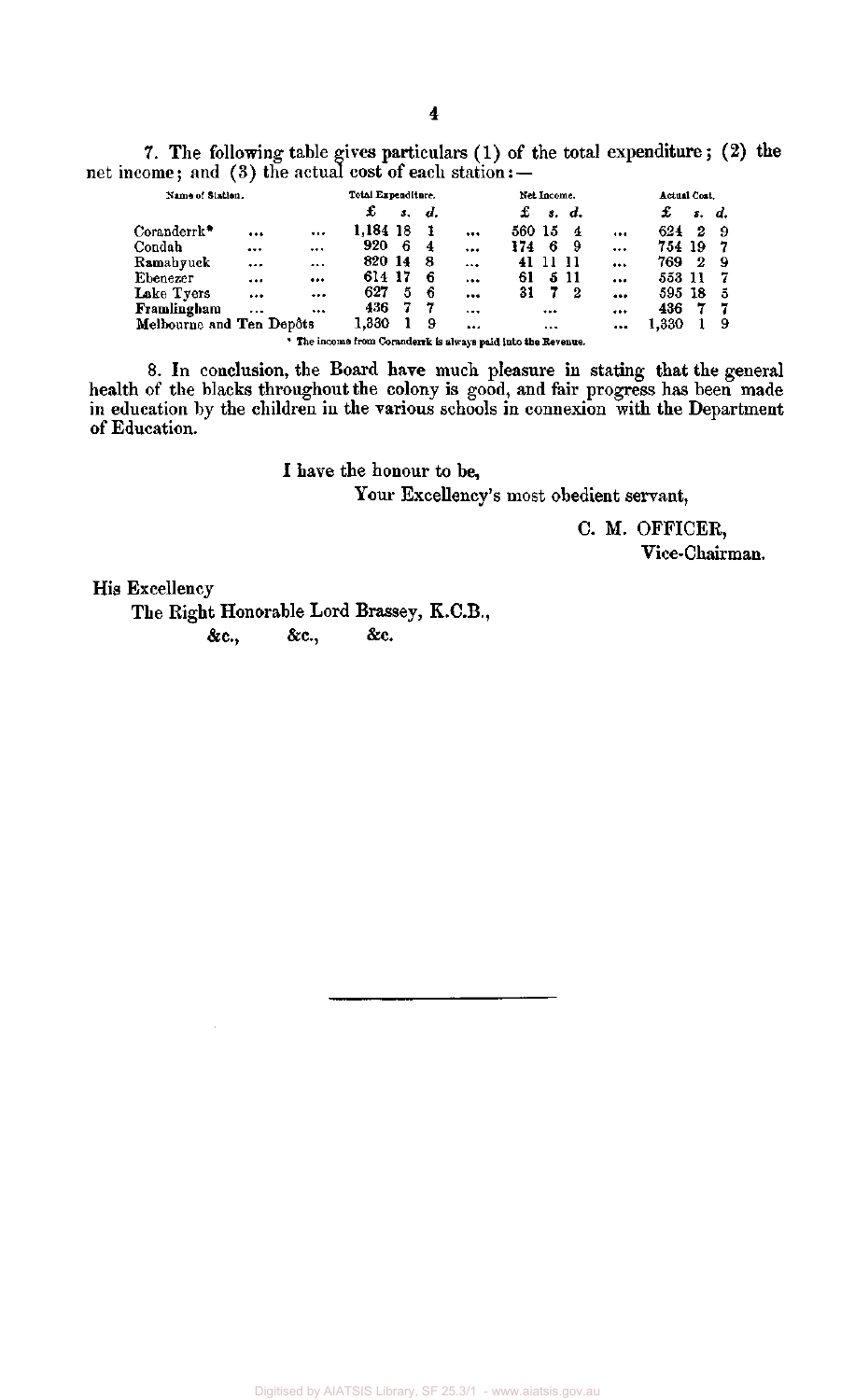### APPENDIX I.

#### Coranderrk Aboriginal Station, SIR, 30th June, 1895.

I have the honour to forward you my usual Annual Report of this station, and of the Aborigines in connexion therewith, dating from 1st July, 1894, to 30th June, 1895.

1. The total number of Aborigines daily resident or attending the station during the year has been as follows:—

|           |          | 1894.    |                |                         |                 |          |                         | 1895. |                |          |                        |
|-----------|----------|----------|----------------|-------------------------|-----------------|----------|-------------------------|-------|----------------|----------|------------------------|
|           |          |          | Lowest Number. |                         | Highest Number. |          |                         |       | Lowest Number. |          | <b>Highest Number.</b> |
| July      | $\cdots$ |          | 59             | $\ldots$                | 62              | January  |                         |       | 62             | $\cdots$ | 63                     |
| August    | $\cdots$ | $\cdots$ | 59             | $$                      | 61              | February | $\bullet\bullet\bullet$ |       | 62             |          | 64                     |
| September |          | $\cdots$ | 58             |                         | 61              | March    | $$                      |       | 63             |          | 63                     |
| October   |          |          | 58             |                         | 61              | April    |                         |       | 65             |          | 66                     |
| November  |          |          | 61             | $$                      | 63              | May      | $\cdots$                |       | 63             | $\cdots$ | 66                     |
| December  |          |          | 61             | $\bullet\bullet\bullet$ | 63              | June     | $$                      |       | 63             | $\cdots$ | 67                     |

#### 2. TABLE OF BIRTHS.

| Date.               | Name.  |  |          |    | Sex. | Parents' Name.                                             | Colour. |
|---------------------|--------|--|----------|----|------|------------------------------------------------------------|---------|
| 11th July, 1894     | Lilian |  | $\cdots$ |    | F.   | (Jane Donnelly<br>  Alick Donnelly<br>$\cdots$<br>$\cdots$ | Black   |
| 5th September, 1894 | Rose   |  | $\cdots$ | $$ | F.   | f Alice Logan<br><br>$\cdots$<br>Otto Logan<br><br>        | Black   |

#### TABLE OF MARRIAGES.

| 12th March, 1895<br>31st May, 1895 | W. Robinson married Christina Terrick<br>  E. Foster married Betsy Banfield. |  | <br> | <br> |  | Black.<br>Black. |  |
|------------------------------------|------------------------------------------------------------------------------|--|------|------|--|------------------|--|
|------------------------------------|------------------------------------------------------------------------------|--|------|------|--|------------------|--|

DEATHS.—I have no deaths to report as having occurred at the station during the year; but old Tommy Avoca, aged 70 years, died in the Melbourne Hospital from injuries received by a fall down some steps in North Melbourne when on a visit there, particulars of which were duly reported to the office.

3. Religious instruction has been given to the children daily every morning throughout the year, and divine services have been regularly held every Sunday, and also Sunday school in the afternoon. The attendance has, generally, been very good, and satisfactory progress made in every way.

4. The day school is under the control of the Education Department, as also is the teacher, and according to the inspector's reports good progress has been made in the subjects taught.

5. The quantity of ground now belonging to the station is about 2,400 acres, and it is all fenced in and divided into fourteen paddocks, varying in size from 4 to 380 acres. About 20 acres have been ploughed and put under crops of oats and potatoes, and very fair results were obtained. Our hop crop, too, turned out well, and, as has often been the case in past years, realized the highest price in the Victorian market. A little maize was tried again, but it does not ripen here very well owing to the cold and wet weather.

6. The kinds and number of stock are as follows, viz :—67 cows, 4 calves, 81 heifers, 93 steers, 2 bulls, 8 working bullocks, and 15 horses—total, 270. About 12 cows have been milked on an average during the year, and all the milk and butter consumed on the station. The following have been killed for meat for the station, namely:—40 steers, and 4 cows—total, 44. 60 head, all kinds, were sold, realizing £154 19s., which amount was paid into the Treasury.

7. The sale of the hop crop realized £405 16s. 4d., which amount was forwarded to the Treasury. The total proceeds from sale of produce netted £560 15s. 4d.

8. We have had no new buildings erected during the past year, so the number remains the same, namely, 24, eighteen of which are occupied by the natives; the others consist of the church, school, manager's, and teacher's houses, stable, &c.

9. The blacks are generally employed in all kinds of farm work and in the hop garden. The women still make baskets and mats for sale, and attend to domestic matters. The bigger boys and girls are also taught to make themselves useful in various kinds of work when out of school.

10. Very little is now done by the blacks in hunting for native game, as most of the country here is now owned and occupied by Europeans, and the natives are regarded as trespassers on their land. They therefore look for and regularly receive weekly their full supply of meat from the station.

11. Some of the blacks, but not all, obtain intoxicating liquors whenever they can, but all reasonable and lawful means are used to prevent them obtaining it.

Digitised by AIATSIS Library, SF 25.3/1 - www.aiatsis.gov.au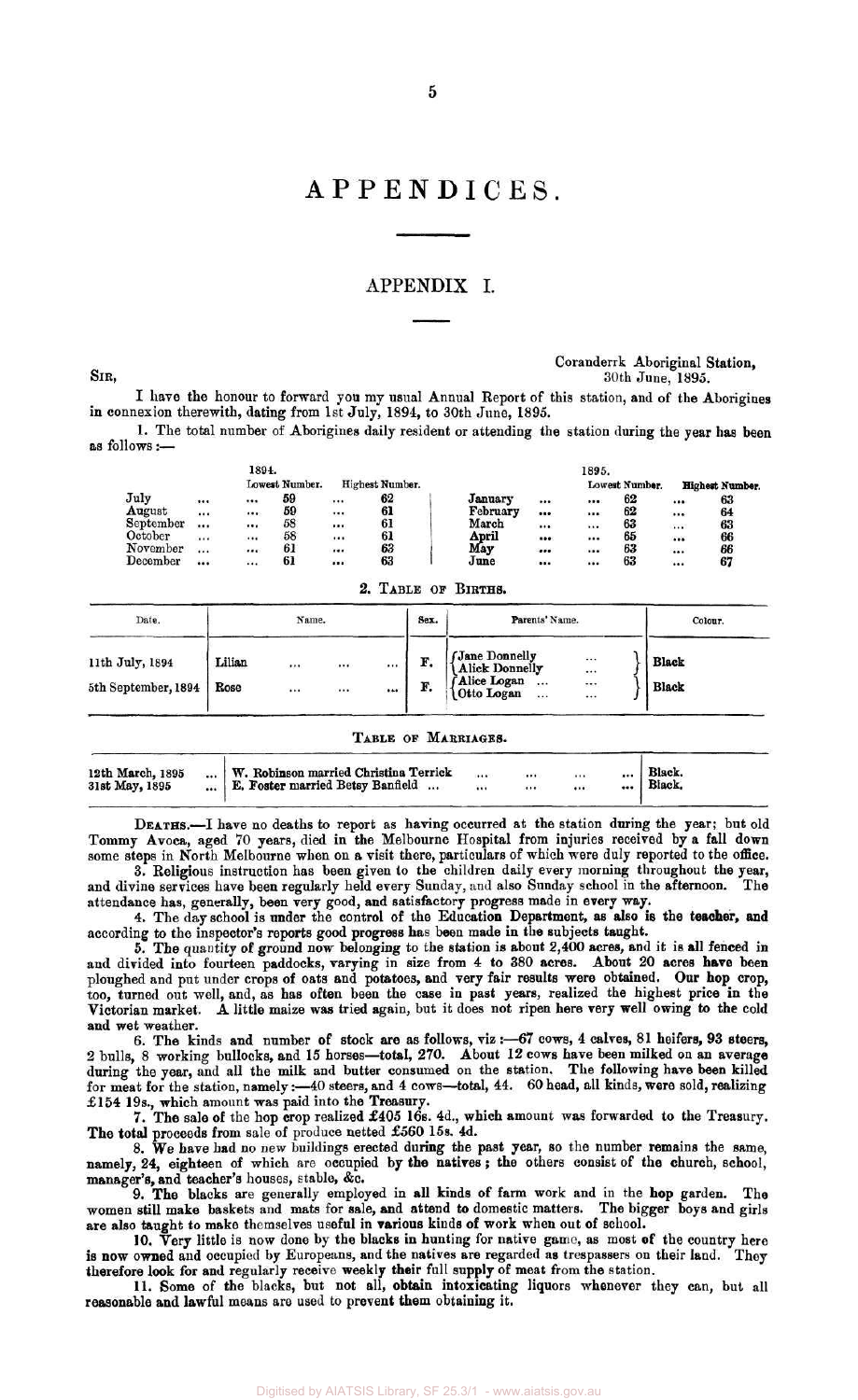12. Some 60 half-castes who came under the operation of the law have had to leave this station and endeavour to obtain their living elsewhere. There are none here at present under the usual certificates, nor are any apprenticed as servants on the station.

13. I am thankful to say that the supply of rations and clothing granted by the Board have usually been of good quality ; and on behalf of the blacks I beg to thank you and the Board for the kind and very prompt attention to all the requirements of the station.

> I have the honour to be, Sir, Your most obedient servant,

The Rev. F. A. Hagenauer,  $JOSEPH$  SHAW.

Board for Protection of Aborigines, Melbourne.

# APPENDIX II.

SIB,

Mission Station, Lake Condah, 9th September, 1895.

I beg to submit to you my Annual Report with reference to the management and condition of the Aborigines at this station for the year ended 30th June, 1895.

1. The average number of Aborigines attending the station during each month of the year was :-

|                  |          |          |     | ~     |          |          |   |    |
|------------------|----------|----------|-----|-------|----------|----------|---|----|
| July<br>$\cdots$ | $***$    |          | - 2 |       | January  | $\cdots$ |   | 67 |
| August           | $\cdots$ | $\cdots$ | 76  |       | February |          |   | 67 |
| September        | $\cdots$ | $\cdots$ | 70  |       | March    |          | . | 67 |
| October          |          | $\cdots$ | 65  | April |          |          |   | 67 |
| November         |          |          | 60  | May   |          |          |   | 69 |
| December         |          | $\cdots$ | 64  | June  |          |          |   | 76 |
|                  |          |          |     |       |          |          |   |    |

2. BIRTHS.

| Name.                                         | Date.                                                 | Parents' Names.                                                                                                                                                 |
|-----------------------------------------------|-------------------------------------------------------|-----------------------------------------------------------------------------------------------------------------------------------------------------------------|
| Elizabeth Hewitt<br>Agues Mabel<br>Annie Rose | 18th March, 1895<br>9th April, 1895<br>2nd June, 1895 | (Frederick Carmichael (black)<br>Sarah Carmichael (black)<br>Frank McLeod (black)<br>Mabel McLeod (black)<br>Robert Turner (black)<br>Janet Turner (half-caste) |

DEATHS.

| Name.                                                                         |                      | Colour.                                  |                               | Date.                                                                                                                    | Cause of Death.                                 |                                      | Age.                                        |
|-------------------------------------------------------------------------------|----------------------|------------------------------------------|-------------------------------|--------------------------------------------------------------------------------------------------------------------------|-------------------------------------------------|--------------------------------------|---------------------------------------------|
| John White<br>$\overline{a}$<br>Lucy White<br>William King<br>Agnes C. Carter | $\cdots$<br><br><br> | Black<br>Black<br>Black<br>Black $\dots$ | $-11$<br>$\cdots$<br>$\cdots$ | 17th August, 1894<br>30th September, 1894   Pneumonia<br>16th November, 1894   Congestion of lungs<br>  17th March, 1895 | General decay<br>$\cdots$<br><br>Whooping-cough | $\cdots$<br><br>$\cdots$<br>$\cdots$ | 70 years<br>l year<br>67 years<br>14 months |

3. As was the case in former years, we had service twice every Sunday, as well as Sunday school for all the children on the station, and those of half-castes in the neighbourhood ; while at the morning and evening prayers, which are held during week-days, religious instruction is also imparted to young and old residing on the station.

4. The school is under the Education Department, and the children are carefully and well instructed; but owing to the frequent changes of teachers, the children do not make as much headway with their lessons as would otherwise be the case.

5. The ground belonging to this reserve is 3,700 acres, 1,700 of which are quite useless, as they consist chiefly of stones. This only leaves 2,000 acres, some of which is good grazing land, but the greater part is of an inferior quality. It is all securely fenced in and subdivided into different paddocks. 15 acres are under cultivation. The oats sown for hay yielded a splendid crop, but the potatoes failed to pay for the labour, as they were few and inferior in quantity. We had, however a good supply of vegetables and fruit, which were much appreciated by the blacks. All the hay which was grown on the station was made use of for the working horses and milking cows.

6. Besides a few working horses we have 206 head of cattle and 268 sheep ; while 256 sheep and 2 head of cattle were killed for meat during the year ; 247 of the sheep which were killed were mostly bought from station income for our meat supply.

#### 7. BALANCE-SHEET, 1894—5.

|                        | Іхсоми.  |          | $\mathcal{L}$ s.d. |             |               |          | EXPENDITURE. |          | $E$ s.d. |      |
|------------------------|----------|----------|--------------------|-------------|---------------|----------|--------------|----------|----------|------|
| Balance from last year |          | $\cdots$ | 37<br>12           | -2          | General       | $\cdots$ |              |          | 38 9     | -2   |
| Hides and skins        | $\cdots$ | $\cdots$ | 25 12              | $\mathbf o$ | Wages         |          |              | <br>80   | 60       |      |
| Wool and bark          |          |          | 2<br>11 1          |             | Miscellaneous |          |              |          | 10 18 8  |      |
|                        |          |          |                    |             | Stock         | $\cdots$ |              |          | 49 12 0  |      |
|                        |          |          | £174<br>6          | 9           |               |          |              |          |          |      |
| Overdraft<br>          | $\cdots$ |          | 419                |             |               |          |              |          |          |      |
|                        |          |          |                    |             |               |          |              |          |          |      |
| Total                  |          |          | £179.              | -5-10       |               | Total    | 1.14         | <br>£179 |          | 5 10 |
|                        |          |          |                    |             |               |          |              |          |          |      |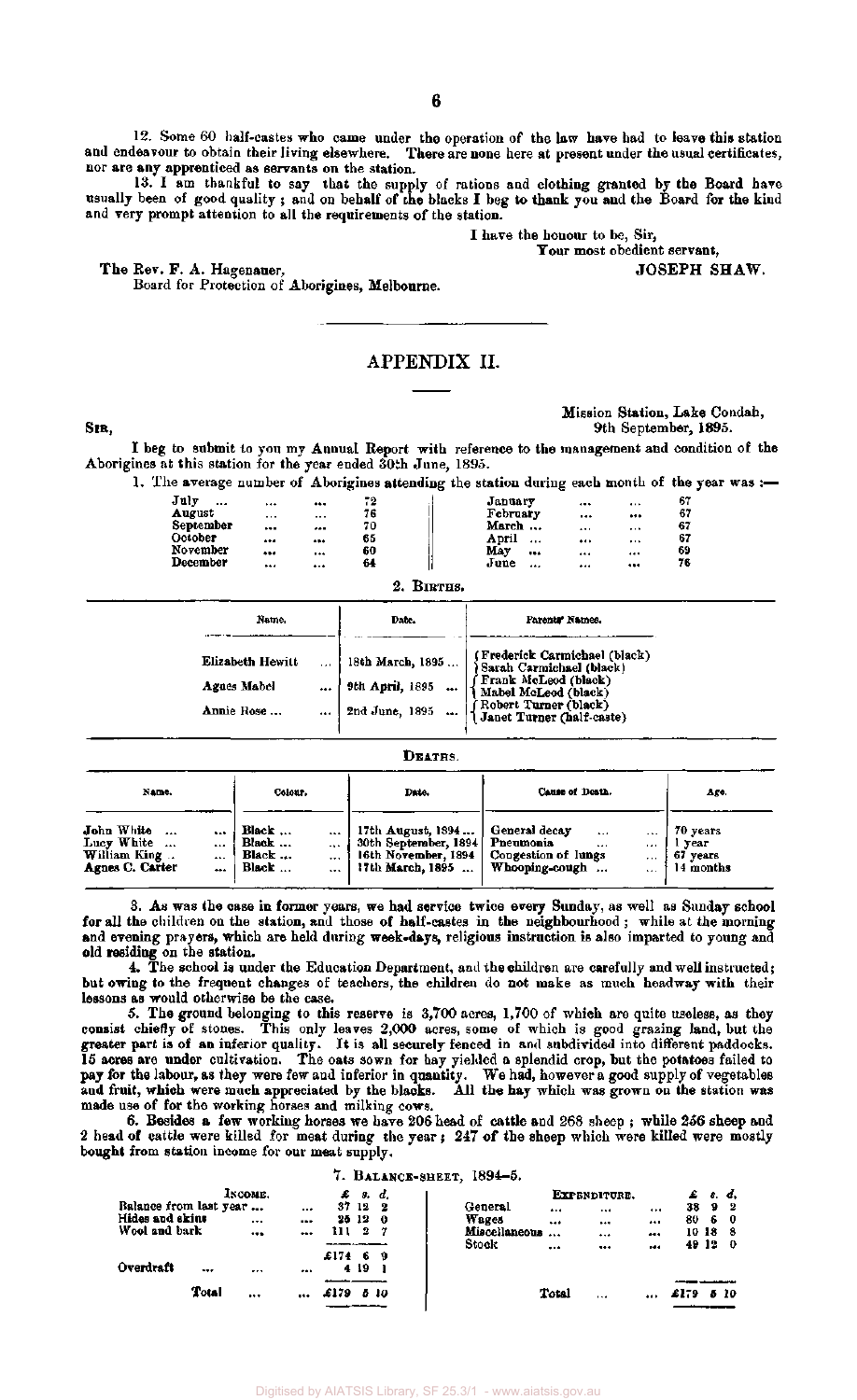8. There are sixteen cottages, all of which are occupied by the blacks, and are fairly well kept. The remainder of the station buildings are church, school, store, mission-house, stable, dormitory, and teacher's house, all of which (with the exception of the two latter), are of stone and substantially built.

9. The men were employed, as formerly, in replacing log fences by post and wire, clearing ground and cultivating it, stripping bark, gardening, and general farm work. The women attend to their home duties, and the girls receive sewing lessons and are trained for other domestic duties. The boys do various kinds of station work between school hours, such as clearing the station ground, chopping wood, gardening, &c.

10. The blacks still are and always will be fond of hunting, and while native game is on the decrease they have ample scope for keeping up their favorite pursuit by hunting rabbits and foxes, the latter being on the increase in this district. During the winter months, when the lake water comes down, they catch a good number of fish, which gives them a nice change of diet.

11. There are only exceptional cases of drunkenness, 1 am glad to say, and if it is found out who supplied them with drink, the law is set in force to deal with the offenders.

12. The half-castes who are out earning their own living, do not, I am sorry to say, make such efforts as one might wish, yet I gratefully acknowledge that where urgent need existed, and deserving cases were brought under the notice of the Board, the needful help was readily given.

13. All the clothing and supplies were of good quality, and I have to thank the Board and you on behalf of the Aborigines, for all the help and assistance given, particularly in connexion with the replacement of old log fences by post and wire; for this enables us to keep our stock more secure, which could not have been done if the Board had not provided the wire and granted some money to pay for the work. I have also to thank you for the prompt attention and assistance in all other matters concerning the welfare of the Aborigines and the station under my charge.

I have the honour to be, Sir,

Tours obediently,

J. H. STAHLE.

The Rev. F. A. Hagenauer, General Inspector and Secretary, B.P.A., Melbourne.

## APPENDIX III.

Mission Station, Ramahyuck, SIR, 5th August, 1895.

In accordance with your circular of the 30th ult., I have the honour to furnish you with my Annual Report on the state and progress of the mission work among the Aborigines under my care.

1. The attendance during the year has been as follows:—

|           |          |          |                    | 1894. |                    |          |       |          |          |                   | 1895.    |                           |
|-----------|----------|----------|--------------------|-------|--------------------|----------|-------|----------|----------|-------------------|----------|---------------------------|
|           |          |          | Lowent<br>Number . |       | Highest<br>Number. |          |       |          |          | Lowest<br>Number. |          | <b>Highest</b><br>Number. |
| July      |          |          | 67                 |       | 72                 | January  |       |          |          | 77                |          | 80                        |
| August    | $$       |          | 69                 |       | 76                 | February |       |          |          | 76                | $\cdots$ | 32                        |
| September |          |          | 77                 |       | 79                 | March    | $- +$ |          |          | 66                |          | -67                       |
| October   | $\cdots$ |          | 77                 |       | 78                 | April    |       | $\cdots$ |          | 66                | $$       | 68                        |
| November  |          | $\cdots$ | 76                 |       | 79                 | May      |       |          |          | 70                | $\cdots$ | -71                       |
| December  |          |          | 78                 |       | 79                 | June     |       |          | $\cdots$ | 71                |          | 73                        |

2. Number of marriages, births, and deaths :—

(a) Marriage: On the 20th August, by Rev. W. Cameron—William Logan, full black—Louise Cameron, full black.

- (6) Births: (1) Maggie Hamilton, 12th August, 1894, black; parents—Robert Hamilton, Ellen Hamilton. (2) Aurora Violet Darby, 20th August, 1894, black ; parents—Albert Darby, Mary Ellen Darby. (3) John Conolly, 11th September, 1894, half-caste; parents—John Conolly, Louise Conolly. (4) Magdalene Moffat, 24th September, 1894, full black ; parents—Nedy Moffat, Florence Moffat.
- (c) Deaths: Aurora Violet Darby, 21st November, 1894, bronchitis ; Magdalene Moffat, 6th December, 1894, influenza; Maggie Hamilton, 26th December, 1894, whoopingcough ; Bessie Cameron, 15th January, 1895, aged 42, heart disease.

3. Religious services are kept daily, morning and evening, and Sunday services twice, which are attended likewise by the neighbouring selectors. Sunday school is carried on twice, and religious instruction for children is given five times a week, and very good progress is made.

4. The day school in connexion with the Department of Education is carried on very successfully by Miss Evans.

5. The total quantity of land belonging still to the Aboriginal Reserve is about 850 acres, which is subdivided into several paddocks and fourteen  $\frac{1}{2}$ -acre blocks for gardens, which are all well cultivated.

6. The number of stock of all kinds on the reserve is as follows:—46 cows, 30 heifers, 37 calves, 2 bulls, 55 steers, 6 working bullocks ; total, 176.

7. The total income from the station during the past year has been very small on account of the reduction of the reserve. The particulars are as follow:-

|--|

|                                                       |        | INCO <b>ME.</b> |                                 |    |                              |      | <b>EXPENSES.</b>                                                                               |             |               |  |
|-------------------------------------------------------|--------|-----------------|---------------------------------|----|------------------------------|------|------------------------------------------------------------------------------------------------|-------------|---------------|--|
| Balance from last year<br>Surplus stock<br>Hides, &c. | <br>$$ | <br><br>--      | $\bullet\bullet\bullet$<br><br> | 34 | s.<br>0133<br>-17<br>5 11 11 | ₫.   | <br>$***$<br>$\cdots$<br><br>General<br>$+ + +$<br>$\cdots$<br><br>Balance<br><br><br>$\cdots$ | 17 17<br>20 | -9 II<br>2156 |  |
|                                                       | Total  | <b>PM</b>       |                                 |    |                              | 2 11 | Total<br>$\cdots$<br>                                                                          | £41         | 2 11          |  |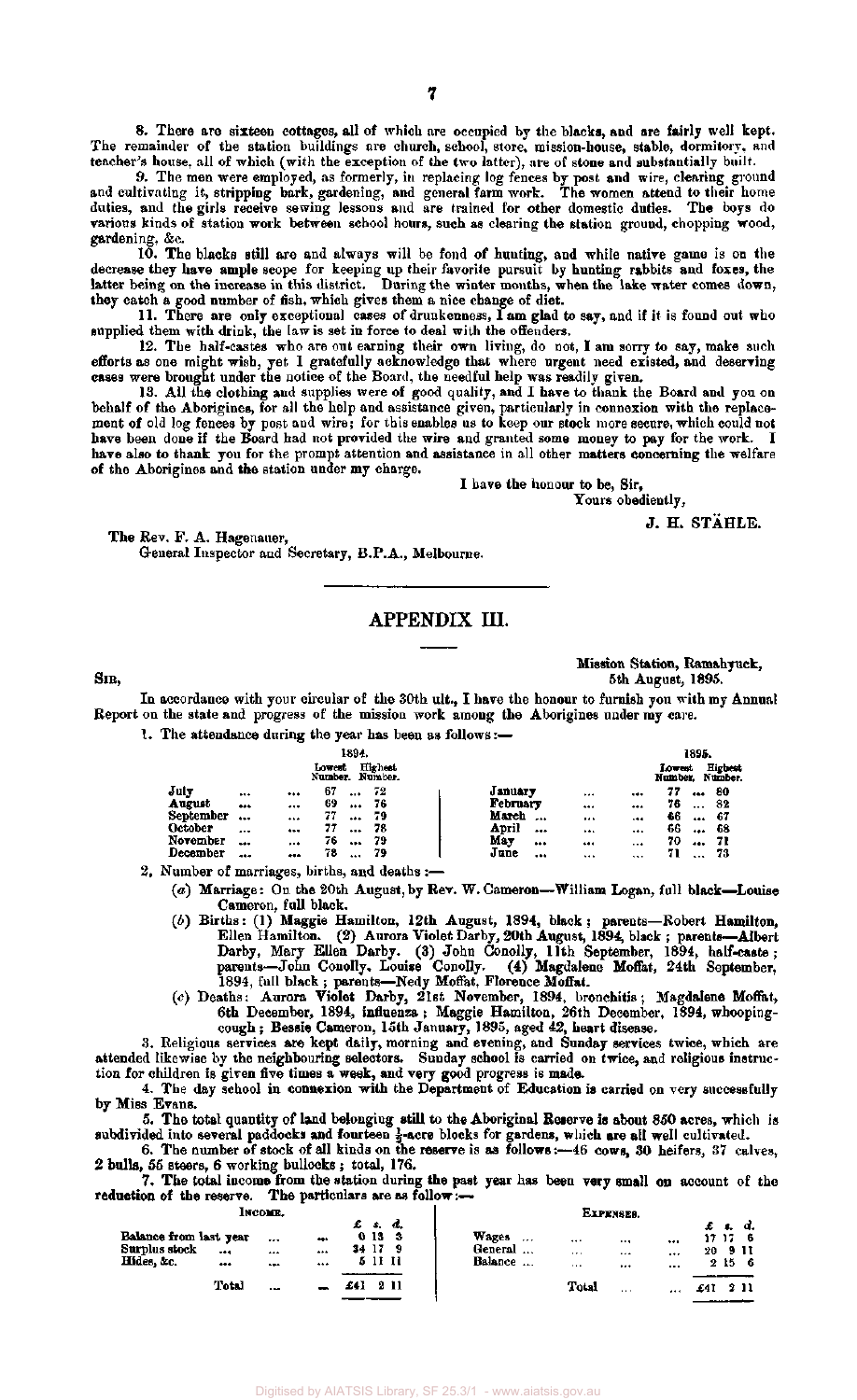8. The number of buildings is the same as last year, and are in good order and repair.

9. All able-bodied working men receive a small amount of wages for their labour.

10. Hunting and fishing is carried on as ususal.

11. There has been very little drinking reported in regard to our resident blacks.

12. Supplies of rations and clothes have been very good and quite enough for all, for which the best thanks are due to the Government and the Board.

I have the honour to be, Sir,

Your obedient servant,

G. HAGENAUER, Acting Manager.

The Secretary, B.P.A, Melbourne.

## APPENDIX IV.

**SIR,** 

Mission Station, Lake Tyers, 7th August, 1895.

I have the honour to forward my Annual Report for the year ended 30th June, 1895.

1. The attendance at the station was as follows :—

|                |          | 1894.        |                     |          |                      |                     |           | 1895. |                     |          |                     |
|----------------|----------|--------------|---------------------|----------|----------------------|---------------------|-----------|-------|---------------------|----------|---------------------|
| July<br>August | <br>     | <br>$\cdots$ | Lowest.<br>49<br>44 | <br>1.11 | Highest.<br>49<br>44 | January<br>February |           | <br>  | Lowest.<br>48<br>46 | <br>     | Highest<br>48<br>46 |
| September      |          |              | 32                  | $\cdots$ | 47                   | March               | $***$<br> |       | 46                  | $\cdots$ | 46                  |
| October        | $\cdots$ |              | 41                  |          | 47                   | April               |           | $***$ |                     |          | 44                  |
| November       |          |              | 47                  |          | 47                   | May<br>             | $\cdots$  |       | 44                  |          | 44                  |
| December       |          | $\cdots$     | 47                  | $1 + 4$  | 47                   | June<br>            |           |       |                     |          | 45                  |

2. The number of births, deaths, and marriages is as follows :—

(a) Marriages: Nil.

(6) Births : Norman O'Rourke, 22nd September, 1894; parents—Ned and Eliza O'Rourke.

(c) Deaths : Lambie, died 18th January, 1895, aged about 80 years; cause of death, senile decay.

3. Religious services have been held daily, both morning and evening, during the year, also regular Sabbath services, which have been very well attended. Religious instruction has been given to the children daily by Miss M. Bulmer.

4. The day school is now under the care of Miss A. Wall, who was sent to replace Mr. J. W. Platt, resigned. She is a very capable teacher.

5. The quantity of ground connected with the station is 4,000 acres; 2,000 acres are fenced, besides which there are about 70 acres divided into useful paddocks.

The cultivation, owing to the very light rainfall, was a partial failure, the potatoes not returning the seed sown. The apple crop was not equal to previous years.

6. The stock on the station consists of 125 head of mixed cattle and 68 sheep. During the year we have killed for food 12 head of cattle and 253 sheep.

7. The income and expenditure are as follows :—

|                                              | INCOME.                                                                               | EXPENDITURE.                               |                                                      |
|----------------------------------------------|---------------------------------------------------------------------------------------|--------------------------------------------|------------------------------------------------------|
| Income<br><br>Balance, 1894<br>Overdraft<br> | r. d.<br>31<br>-2<br>- 6<br><br>$-0.5$<br>0<br>48<br><br>$\cdots$<br>21 16<br>$- - -$ | Wages<br><br>$$<br>General expenditure<br> | £ t.<br>d.<br>27<br>6<br>- 9<br><br>27 16<br>- 6<br> |
|                                              | £55<br>з<br>з                                                                         |                                            | £55<br>3<br>я                                        |
|                                              |                                                                                       |                                            |                                                      |

The accounts were carefully audited by the General Inspector during his visit in June.

8. The number of cottages built for the Aborigines is ten, and are fairly well kept. The total number of buildings is sixteen, which includes the mission house, church, and State school.

9. The blacks are employed in the various works of the station, chiefly cultivation. The cultivation paddock is fenced with strong palings, which were split by William Hayes, a pure Aboriginal.

10. The blacks hunt native game, but every year it becomes scarcer, as there are so many Europeans who employ themselves in shooting and snaring kangaroo, their skins at present being of considerable value. The fish are also taken by the fishermen, and thus the blacks are thrown upon the resources of the station. They are supplied with meat from the stock of the station.

11. I have not had much trouble through their drinking habits, as those who are given to drink generally stay away from the station.

12. With the exception of the three children of Ned and Eliza O'Rourke, all our half-castes are away from the station. One family is very comfortably settled on a selection and another is employed on a farm at Snowy River.

13. The supply of rations and clothing is ample. With care on the part of the Aborigines, the clothing, &c , should last till next issue. The station has been very well supplied with rations by Messrs. Reid and Norton, of Bairnsdale. On behalf of the Aborigines I beg to tender thanks for the very liberal supply of food and clothing from the Board.

I have the honour to be, Sir,

Your most obedient servant,

The Rev. F. A. Hagenauer, General Inspector, B.P.A.

JOHN BULMER.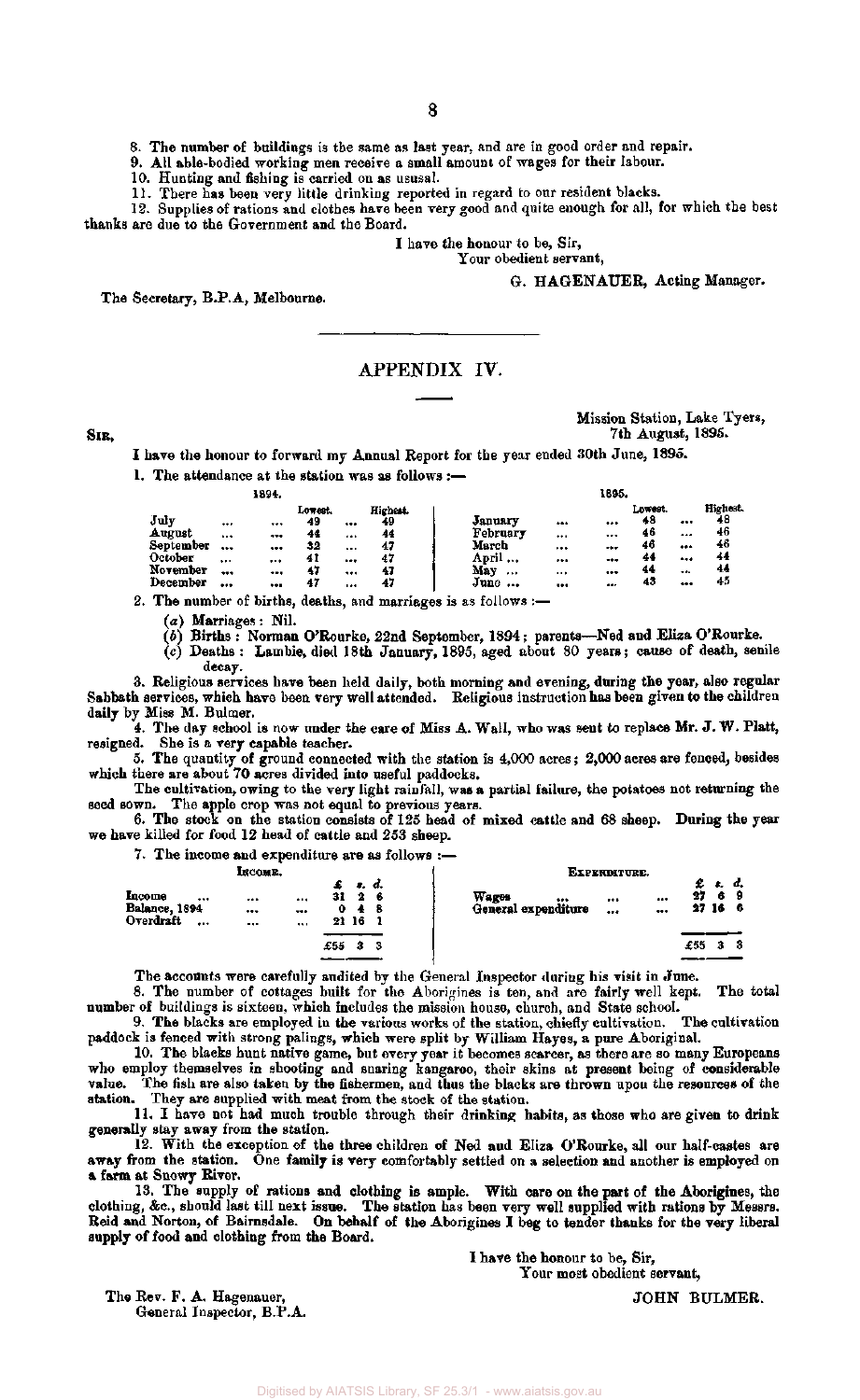## APPENDIX V.

SIB,

#### Lake Hindmarsh Mission Station, 16th July, 1895.

I have the honour to forward my Annual Report for this station, ending 30th June, 1895.

1. The total number of Aborigines who have been supplied with rations and clothing is 47, including three half-caste families who reside on small farms on the reserve.

The attendance during the year has been as follows, not including the half-caste families:-

|            |                      | 1894.       |                |              |             |          |         | 1895. |                |              |
|------------|----------------------|-------------|----------------|--------------|-------------|----------|---------|-------|----------------|--------------|
| July       |                      |             | Average.<br>28 |              | Total<br>47 | January  |         |       | Average.<br>31 | <b>Total</b> |
| <br>August | $\cdots$<br>$\cdots$ | $- - 4$<br> | 28             | <br>$\cdots$ | 29          | February | <br>    | <br>  | 36             | <br>37<br>38 |
| September  |                      |             | 29             |              | 29          | March    | $+ - +$ | $$    | 35             | <br><br>37   |
| October    |                      |             | 27             |              | 29          | April    |         |       | 34             | <br>37       |
| November   |                      |             | 28             |              | 29          | May<br>  |         |       | 36             | <br>37       |
| December   |                      | $\cdots$    | 27             |              | 30          | June     |         |       | 34             | <br>38       |

2. Number of marriages, births, and deaths:—

(a) Marriages: Nil.

 $(b)$  BIRTHS.

| Name of Child.                                                            | Name of Parents.                                                            |                                           | ----<br>Colour. |                                                     |
|---------------------------------------------------------------------------|-----------------------------------------------------------------------------|-------------------------------------------|-----------------|-----------------------------------------------------|
| Edwin Coombs<br>$\cdots$<br><b>Charles Fenton</b><br>$\ddot{\phantom{0}}$ | <b>Albert Coombs</b><br>Edith Coombs<br><b>Henry Fenton</b><br>Kitty Fenton | <br><br>$***$<br><br><br><br><br>$\cdots$ |                 | Half-caste.<br>Half-caste.<br>Black.<br>Half-caste. |

*(c)* Deaths: Nil.

3. Religious services have been held daily as well as on Sundays, and have been regularly attended. Religious instruction is also given to the children on week days, and Sunday school is held every Sunday.

4. The school, which is under the Education Department, has 26 children, and is progressing well under the tuition of a lady teacher.

5. The quantity of land belonging to this station is 3,607 acres, which is fenced in by a substantial post, rail, and wire fence. This is divided into several paddocks for pasture of stock, and a 50-acre paddock has been ploughed and sown with wheat and oats. The produce consisted of 50 bags of wheat and 40 bags of oats; part of the wheat has been sold and the remainder kept for seed and feed, one stack of hay for station use, besides vegetables and fruit.

6. The stock consisted at the end of this year of 8 cows, 5 calves, 3 heifers, 1 bull, 918 sheep, and 5 horses. Our people have been regularly supplied with meat from our stock.

#### 7. BALANCE-SHEET OF INCOME AND EXPENDITURE.

**INCOME. EXPENDITURE.** 

| Wool, skins, and hides<br>Miscellaneous<br>Produce<br><br>Overdraft due | <br><br>$- - -$ | <br><br><br><br>$\cdots$<br><br>$\cdots$<br> | £ s.<br>50<br>9.<br>14 | 19 | d,<br>0<br>0<br>-411<br>28 | Balance from last year<br>Wages<br>General | <br> | <br><br>$***$<br><br> | $\cdots$<br><br> | £.  | 9159<br>26133<br>38 18 7 | d. |
|-------------------------------------------------------------------------|-----------------|----------------------------------------------|------------------------|----|----------------------------|--------------------------------------------|------|-----------------------|------------------|-----|--------------------------|----|
|                                                                         |                 |                                              |                        |    |                            |                                            |      |                       |                  |     |                          |    |
|                                                                         |                 |                                              | £75                    |    |                            |                                            |      |                       |                  | £75 |                          |    |
|                                                                         |                 |                                              |                        |    |                            |                                            |      |                       |                  |     |                          |    |

8. The number of cottages is, as before, eighteen in all, including church, mission house, school, and out-houses, mostly all built of limestone.

9. The blacks have been employed in the work at the station in garden and fields, besides clearing in the bush. The women are sewing dresses for themselves and children, besides doing their domestic work. Children out of school are taught various kinds of useful work.

10. Native game is very scarce; fishes are few and small in size.

11. Very little drinking by our blacks, I am glad to say, has been heard of during this year; they are kept away from town as much as possible.

12. A good many half-castes have left the station; a few boys, however, are spending too much time with all kinds of sports, which should be stopped.

13. The clothes and rations supplied by the Board have been very good and sufficient.

I return my best thanks to the Board and to you, Sir, for all the assistance given to our people during this year.

I have the honour to be, Sir,

Your obedient servant,

H. P. BOGISCH.

The Secretary, B.P.A., Rev. F. A. Hagenauer, Melbourne.

No. 78. **B**